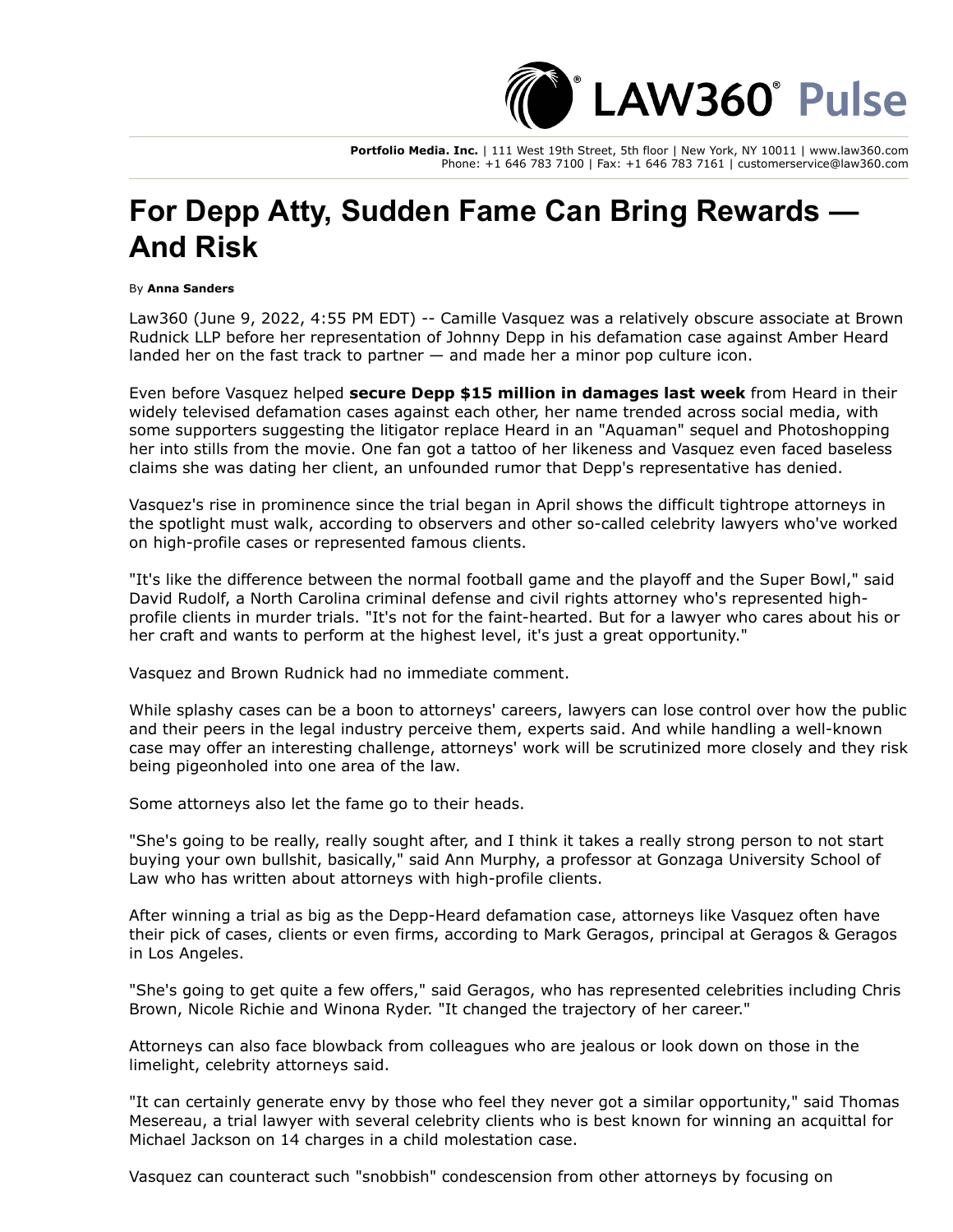[delivering for her clients, according to celebrity divorce lawyer Christopher Melcher of Walzer Melcher](https://www.law360.com/firms/walzer-melcher) LLP.

"That way she then is known for doing high-quality work, not being known for being known," Melcher said.

Vasquez, a member of Brown Rudnick's litigation and arbitration practice at the firm's office in California's Orange County since 2018, was **[elected to partner](https://www.law360.com/articles/1500392)** early less than a week after the Depp verdict.

The Depp case is the first highly publicized matter Vasquez has worked on since she graduated from [Southwestern Law School](https://www.law360.com/companies/southwestern-law-school) in 2010. While her practice at Brown Rudnick currently focuses on plaintiffside defamation suits, she has also worked on contract disputes, business-related torts and employment claims, according to her firm biography, which notes that she "successfully prosecuted two breach of fiduciary cases for a high-profile client" and provides advice on media strategy.

Even so, Vasquez could find herself locked into practicing defamation cases. When an attorney represents one celebrity successfully, others may seek them out, experts noted.

"You don't want to be pigeonholed," Murphy said. "The next star coming up who wants to bring a defamation action will see her as the person to hire because she did a really good job."

Geragos said he would advise Vasquez to "take something a little bit outside of the norm" as her next case, because she may find her skills are better suited elsewhere or that she enjoys other kinds of matters.

"For many years I was irritated by being referred to as a 'celebrity lawyer,'" Geragos said. "Now it rolls off the back. But there's a chance you get pigeonholed."

And deciding whether to take on a high-profile client can also be tricky, because losing a major case can stay with an attorney. Even in the case of Heard's attorneys, who did not see a wholesale loss, the hit in court can be a ding, according to experts.

"There's so much negative attention there on Amber that then rubs off onto her lawyers, even though they all performed well and they all handle big roles in a huge case," Melcher said. "That's the risk of publicity."

Mesereau said close friends warned him against representing Jackson because, if he lost, everywhere in the world he went, "People are going say, 'That's the person who sent Michael Jackson to prison.'"

Attorneys on notable cases can't control how the public perceives them — like Vasquez, they can become part of the story whether they want to or not.

"The lawyer then becomes a caricature and all of a sudden, whether it's accurate or not, the public views the lawyer in that light," Melcher said.

This dynamic is particularly tough for attorneys when their cases are documented or fictionalized for entertainment.

Rudolf said he was frustrated by how he was portrayed in an [HBO](https://www.law360.com/companies/home-box-office-inc) series that premiered last month depicting the case against his client Michael Peterson, who was accused of murdering his wife, Kathleen, in 2001.

While the drama was adapted from a 2018 docuseries of the same name that he and his client agreed to participate in, Rudolf said the series took several liberties, making him out to be a "greedy son of a gun," such as by incorrectly showing his client selling furniture to pay for an appeal. Rudolf also criticized the series for showing him meeting Peterson for the first time in a diner over a pastrami sandwich.

"They might as well have put a thing over my head and said, 'Jewish lawyer from New York,'" said Rudolf, who noted that he actually met Peterson for the first time at his client's home. "Those are the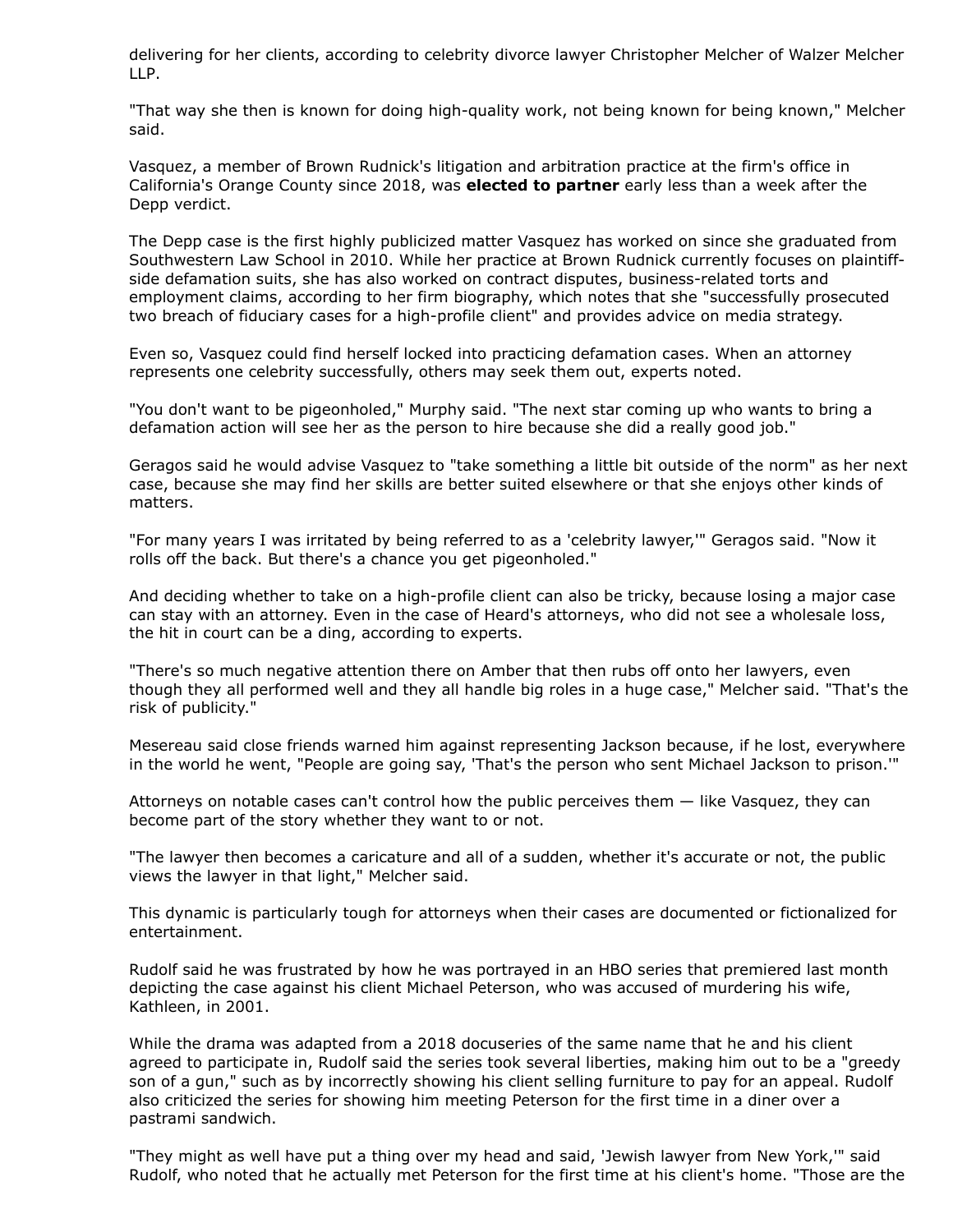typical, awful stereotypes that I was really hoping to overcome ... and it was completely unnecessary to the story."

Rudolf said he doesn't regret his role in the original documentary because it helped dispel preconceived notions and stereotypes about defense attorneys, even if this year's dramatization upended some of that work.

"You'd like them to at least be true to the facts, but you have no control," he said. "So am I going to sue anyone? No, but it's frustrating."

And when attorneys on high-profile cases become public figures, they also relinquish their privacy.

Mesereau said he purposely stayed out of restaurants and the public eye during the Jackson case because he "didn't want to be put in a compromising position by unscrupulous media."

"You've got to be very balanced and very measured and very careful in your reaction to being highprofile," he said.

Some attorneys can let fame get the better of them, opening the door for inappropriate, unethical or even illegal conduct.

Murphy pointed to disgraced celebrity attorney Michael Avenatti, who was recently **[sentenced](https://www.law360.com/articles/1498910/avenatti-gets-4-years-for-defrauding-stormy-daniels)** to four years in prison for defrauding former client and adult film actress Stormy Daniels out of hundreds of thousands of dollars from a book deal.

"If an attorney is high-profile like that, some of them lose their minds and the story becomes them instead of their clients," Murphy said. "They love the fanfare and they love the attention, and they lose their perspective and many times lose their ethics."

While Vasquez is already set to appear in a Discovery+ series about the Depp-Heard case, Melcher and others noted she's kept relatively quiet since the June 1 verdict in favor of her client.

"You could see people turn very quickly against you," Melcher said. "Since she's remained quiet, that bolsters her reputation that she is a humble professional who is there for her client, she's not looking for fame, and she did her job in court."

Attorneys who take on big cases should take care not to let their newfound fame get to them, according to those who have worked with high-profile clients.

"What I've always tried to do is not let any of this go to my head and to be humble and to recognize that I'm not God's gift to the legal profession, that I make mistakes from time to time," Rudolf said. "How I present to the public, even now, has an impact on how people are going to perceive criminal defense lawyers, so I can't come across as a braggadocio jerk."

Vasquez and other attorneys who suddenly find themselves famous should be particularly careful about taking the same approach to all their future cases, even those that skate under the public's radar, celebrity lawyers said. And while Vasquez could use the Depp win to launch a career as cable commentator, she should not get distracted by the public's attention if she wants to continue practicing, experts said.

"The landscape is littered with what I call one-trick ponies," Geragos said. "The law is not dissimilar from sporting competitions in that one big win can put you on the map. But there's plenty of people who want to take you down after that, so there's something to be said about longevity and picking and choosing your moves."

Plus, the public's attention span is short.

"Enjoy the moment, but keep realistic and keep your balance," Mesereau said. "People will be all over you for one second and then ignore you when a bigger case comes along."

--Editing by Alanna Weissman.